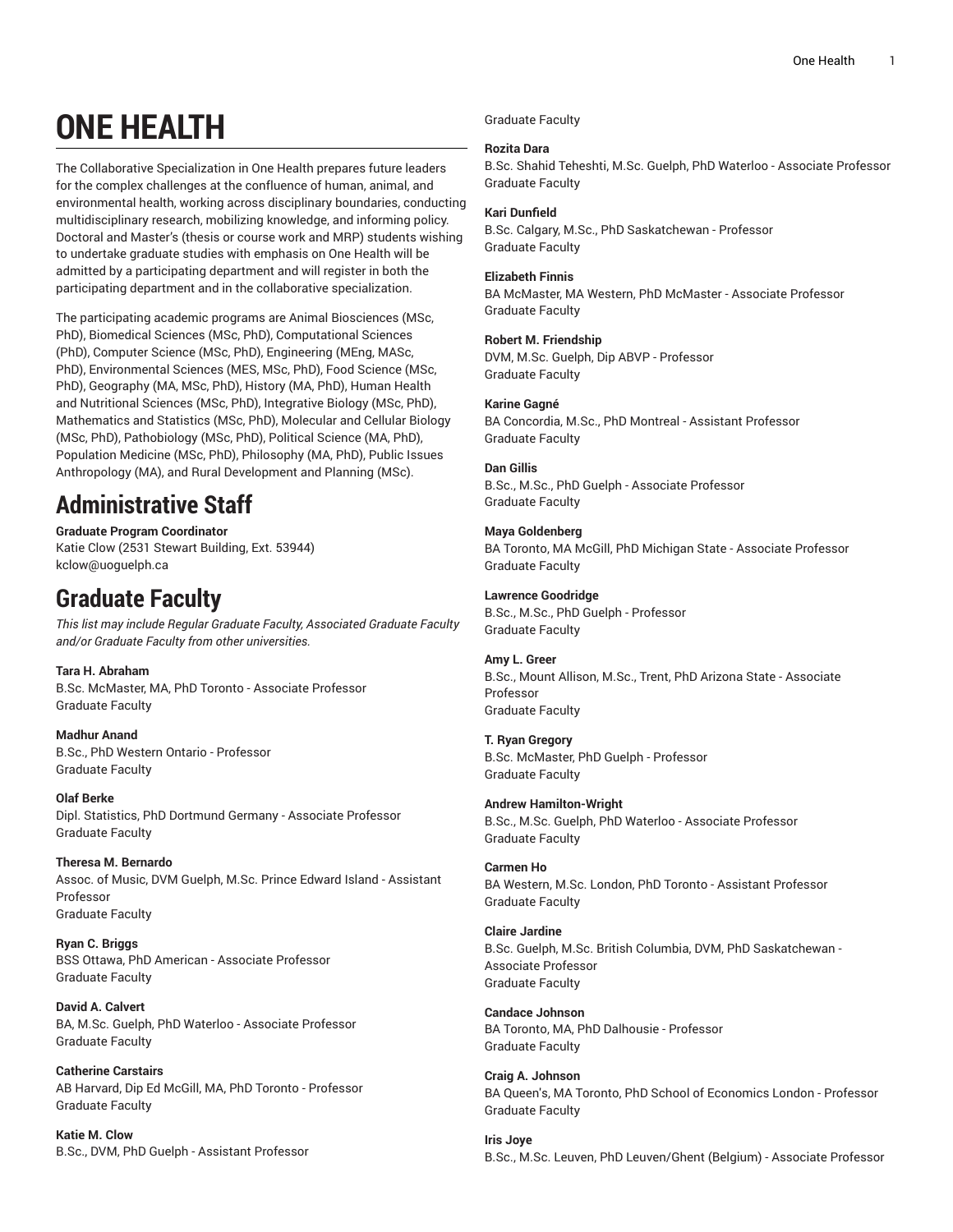Graduate Faculty

**Niel A. Karrow** B.Sc. Guelph, M.Sc., PhD Waterloo - Professor Graduate Faculty

**Satsuki Kawano** BA Keio, MA Minnesota, PhD Pittsburgh - Professor Graduate Faculty

**Edward Koning** BA, MA Leiden, PhD Queen's - Associate Professor Graduate Faculty

**Gisele LaPointe** B.Sc.,PEI , M.Sc., PhD Quebec - Professor Graduate Faculty

**Leah Levac** BA Acadia, MA, PhD New Brunswick - Associate Professor Graduate Faculty

**Phil Loring** BA Florida, MA, PhD Alaska - Associate Professor Graduate Faculty

**Brittany Luby** BA Queen's, MA, PhD York - Associate Professor Graduate Faculty

**Stuart G. McCook** BA Toronto, MS Rensselaer PI, MA, PhD Princeton - Professor Graduate Faculty

**Thomas (Tad) McIlwraith** BA Toronto, MA British Columbia, PhD New Mexico - Associate Professor Graduate Faculty

**Faisal Moola** B.Sc. Toronto, M.Sc. Lakehead, PhD Dalhousie - Associate Professor Graduate Faculty

**Kate Parizeau** B.A.Sc. McMaster, M.Sc., PhD Toronto - Associate Professor Graduate Faculty

**Jane Parmley** DVM Saskatchewan, PhD Guelph - Associate Professor Graduate Faculty

**David L. Pearl** B.Sc. McGill, M.Sc. York, DVM, PhD Guelph - Associate Professor Graduate Faculty

**Silvia Sarapura** B.Sc. Central Peru, M.Sc., PhD Guelph - Assistant Professor Graduate Faculty

## **John Z. Srbely**

B.Sc. Laurentian, DC Canadian Memorial Chiropractic College, PhD Guelph - Associate Professor Graduate Faculty

#### **Travis Steffens**

B.Sc., MA Calgary, PhD Toronto - Assistant Professor

Graduate Faculty

**Deborah Stienstra** BA Alberta, MA, PhD York - Professor Graduate Faculty

**Leonardo Susta** DVM Perugia, PhD Georgia, Diplomate ACVP - Assistant Professor Graduate Faculty

**Eran Ukwatta** B.Sc. Moratuwa, MES, PhD Western, P.Eng - Assistant Professor Graduate Faculty

**Laura Van Eerd** M.Sc., PhD Guelph - Professor Graduate Faculty

**Keith Warriner** B.Sc. Nottingham, PhD Aberystwyth - Professor Graduate Faculty

**Jeffrey Wichtel** B.V.Sc., PhD Massey - Professor and Dean, Ontario Veterinary College Graduate Faculty

**Geoffrey A. Wood** DVM Guelph, PhD Toronto, D.V.Sc. Guelph - Associate Professor Graduate Faculty

## **Admission Requirements**

Master's and doctoral students in the Collaborative Specialization in One Health must meet the admission requirements of the participating department in which they are enrolled. The application process has two stages. First, prospective students will apply to their primary program of interest, identifying interest in the collaborative specialization as a focus. If the student is admitted to the primary program, the second stage is then admission to the collaborative specialization. Applicants will be required to submit a letter of interest (maximum 500 words) briefly outlining their interest in One Health and explaining how their area of research will align with One Health and intersect with all three pillars (animals, humans, and the environment).

All applications to participate in the Collaborative Specialization in One Health will be reviewed by the specialization's Graduate Program Coordinator and a committee of 3-5 faculty from different colleges.

## **Learning Outcomes**

By the end of their program of study, graduates of the Collaborative Specialization in One Health should be able to:

#### 1. **Holistic Understanding of Health**

- a. Formulate a holistic definition of health in the context of their work.
- b. Analyze the interconnections between animal, human, and environmental health.
- c. Apply and assess health in different settings, and work in different levels of health from local to global.

## 2. **Systems Thinking**

- a. Illustrate complex health issues as systems by identifying the components, their functions, and the interconnections between them.
- 3. **Problem Solving and Critical Thinking**